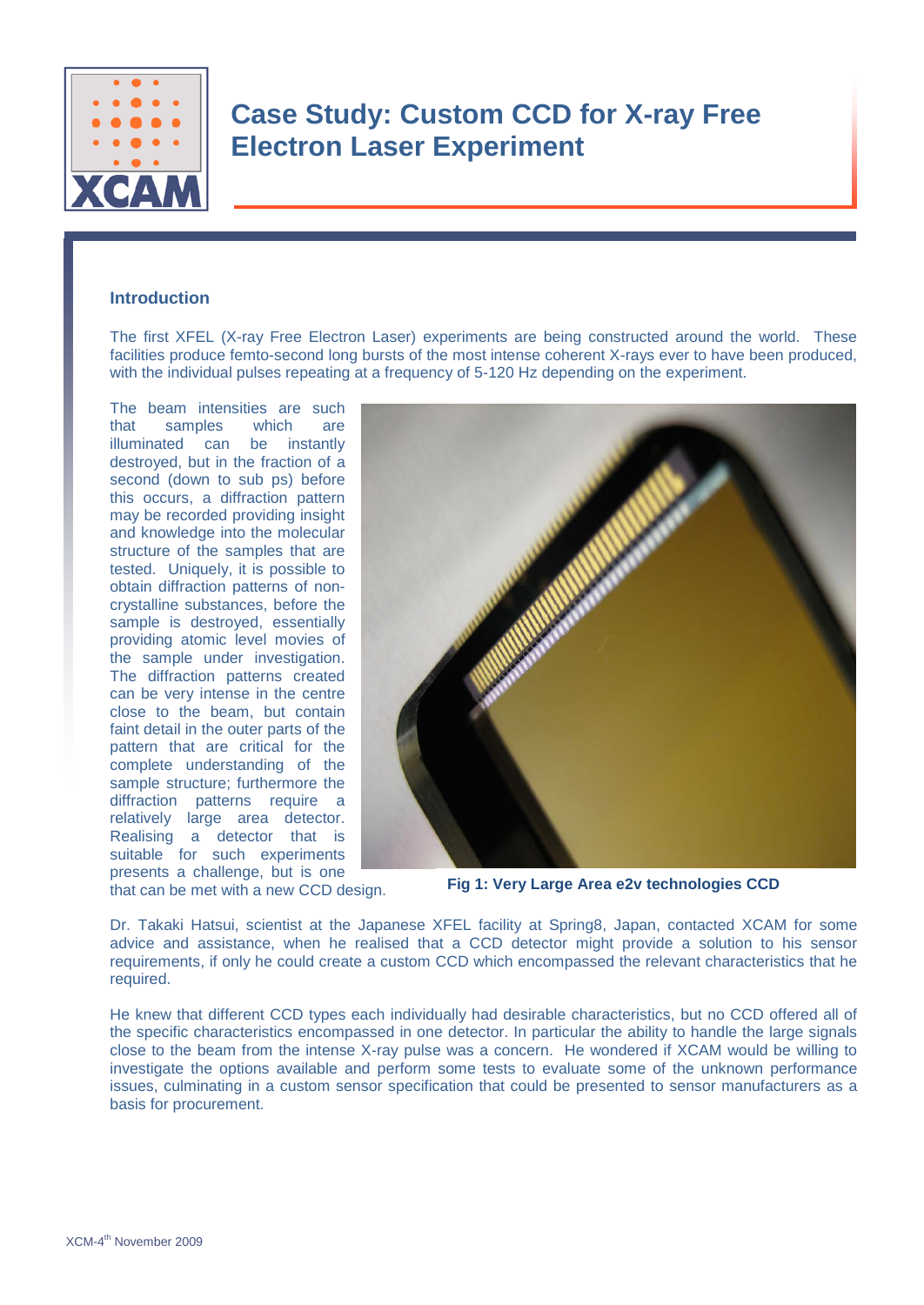

## **Review of CCD Options for XFEL**

XCAM started the work by reviewing both the requirements for an XFEL detector and examining the CCD characteristics which would best meet these requirements

Finding a detector suitable for capturing the diffraction patterns that are produced by these experiments was challenging. A suitable detector ideally needed the following characteristics:

- The primary, and most challenging requirement, would be the ability for each pixel to hold the signal from up to 1000 12 keV X-rays per pixel. This would require a pixel well capacity of at least 3M electrons (most scientific CCDs have full well capacities <500k electrons)
- A suitable detector would need large area in order to capture the full extent of the diffraction pattern
- Read-out speeds of the large area CCDs would be required at frame rates consistent with the 60Hz repetition rate of the beam for best use of this expensive facility (most large area CCDs only operate at  $~1$  Hz)
- The CCD would need to be able to withstand the X-ray radiation for a suitably long period of time before it would require replacement, with a goal of typically 1 year operation before replacement is needed
- The ideal detector would need to have the capability to detect single X-ray photons in the outer parts of the diffraction pattern, whilst detecting beams of high intensity in the centre of the pattern impacting on the total system noise
- The energy of the beam would be 6-12 keV
- The resulting camera head would need to be suitable for clean 'in-vacuum' operation

**Fig 2: Large Area CCD Camera Constructed for an XFEL Experiment already in operation**

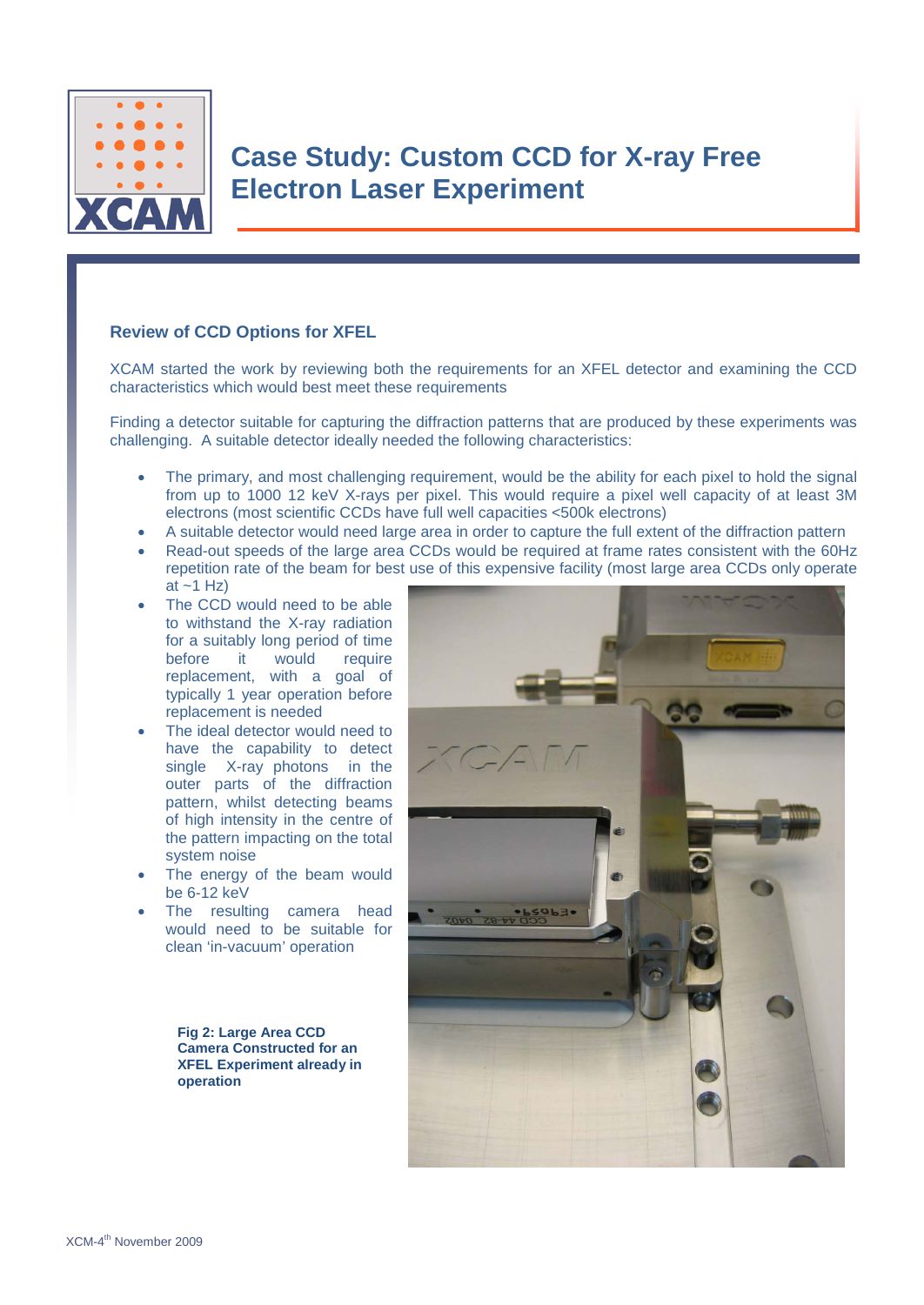

XCAM came up with a CCD concept which encompassed all of the above in a single detector, and specified an initial value for each technical specification and addressed the key issues which would need further investigation.

Areas which were thought to require further careful examination and study were as follows

- **Radiation Damage:** CCDs were not designed to operate with such high X-ray doses which amounted to in excess of 50 Mrad/yr close to the beam axis; one of the important aspects of the study which needed testing at an early stage, therefore, were the radiation damage mechanisms which might occur when the CCD was subjected to the levels of X-ray dose that they might see when used for an XFEL experiment.
- **Spatial Resolution under the Intense X-ray Pulse**: One of the key concerns with silicon imaging technology was related to the generation of a sudden huge signal in the pixels, which was significantly greater than the device doping concentrations, and which would subsequently destroy the electric fields within the device, creating a very poor spatial resolution, in which the intense diffraction peaks were essentially "blurred".
- **High Full Well Capacity**: CCDs traditionally have been used in very low signal applications and part of the custom design would involve ensuring that the pixels of the custom sensor would have a high full well capacity.
- **High Frame Rates with Low Enough Noise**: The 60Hz repetition rate of the XFEL pulse required a custom large area CCD that operated at 60Hz, but a good noise performance would still be required.

#### **Radiation Damage Study**

In order to test radiation damage, a very simple, low cost camera head was constructed using representative standard e2v Technologies CCD30-11s. The devices were thoroughly characterised at XCAM and an irradiation plan was agreed with the customer who then arranged for the device to be irradiated in such a way that the device received incremental doses which were representative of the dose that the device might be expected to experience during a year's use in the experiment.

The device was then returned to XCAM who recharacterised the device before issuing a report on the effects of the X-ray radiation damage. Recommendations were made impacting the electronic system design, to enable the early effects of radiation damage to be ameliorated by changes in operating conditions, so extending the useful life of the devices.

The results of this work were taken into consideration when specifying the custom sensor, and the work will be published in due course. The results demonstrate that the CCD technology can be used in the XFEL application taking scientific data for up to a year of normal operation.

Annual Dose Equivalents<br>0.3 0.1 0.3 1.0 0.1 0.3 0.1 0.3 1.0



**Fig 3: Leakage Pattern in Irradiated CCD47 used for Radiation Damage Study**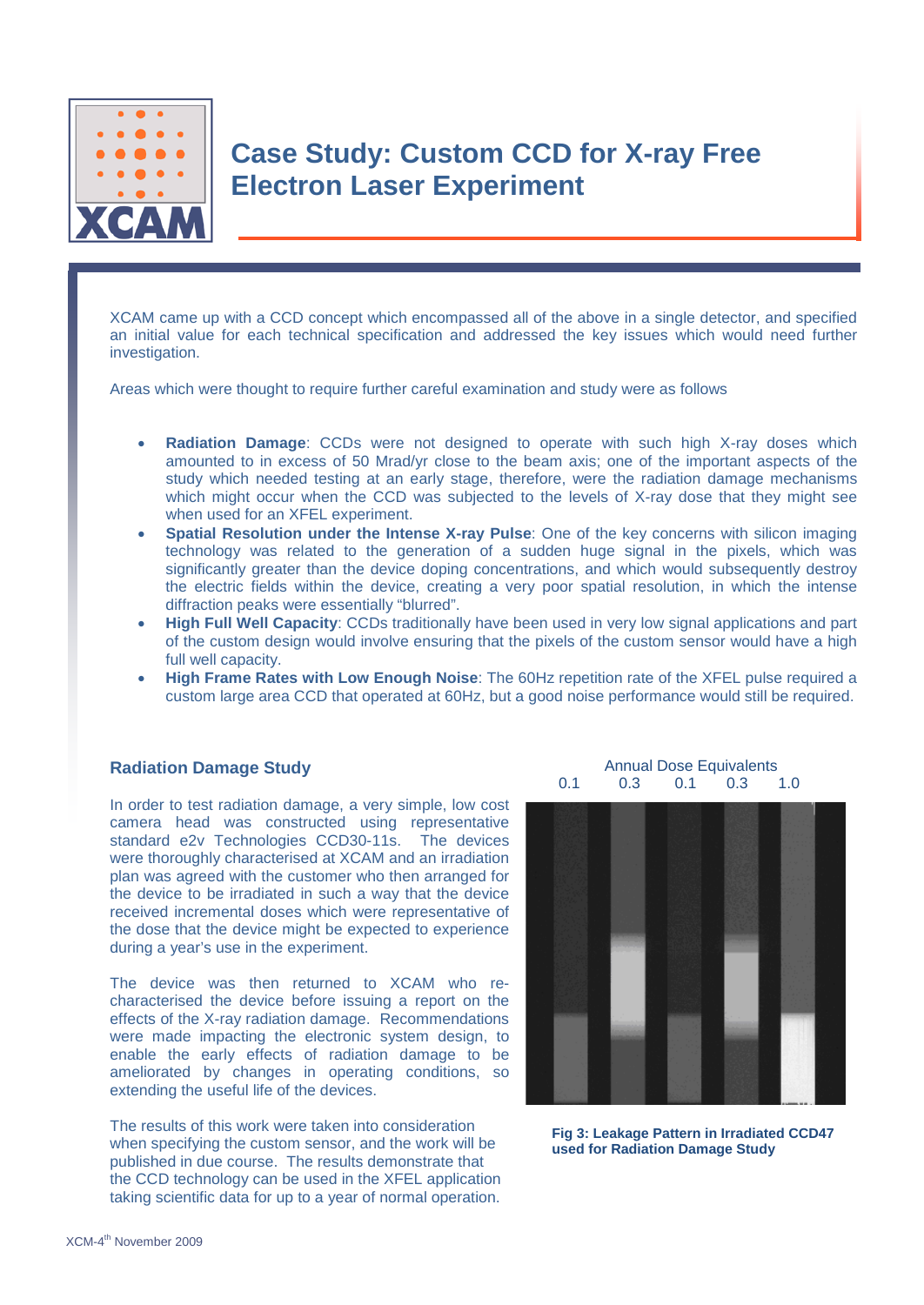

# **Case Study: Custom CCD for X-ray Free Electron Laser Experiment**

### **High Signal Handling Capacity**

In order to study issues such as high full well capacity and high signal handling capacity on the output node, a standard CCD38 (Dental CCD) which had been designed for high signal-handling abilities was tested. Predictions were made for differing pixel and amplifier configurations such that in the final design, a signal handling capability of  $>5$  M electrons per CCD pixel was designed. In use, these pixels could be digitally binned 2x2 producing image pixels each containing in excess of 20 M electrons per 100 um pixel, and capable of sampling up to 6000 X-rays of 12keV. This was significantly in excess of the initial goal of sampling at least 1000 X-rays and was one of the significant developments which enabled the custom camera project to proceed.

#### **Linearity and PSF testing**

There were initially concerns that the signal generated by the intense X-ray pulse would collapse the potential wells which defined the pixels, leading to degraded spatial resolution. XCAM set about evaluating the behaviour of the CCDs under the intense X-ray pulse which lasts approximately 5 fs. XCAM also performed testing at the Spring-8 synchrotron to explore the charge storage behaviour for very large signals. As a result of the work it was possible to demonstrate that for the MOS CCDs manufactured by e2v technologies, there would be no appreciable degradation in the point spread function (PSF) arising from the intense signal generated in a few ns. Again, this finding helped reduce the technical risk of developing a custom CCD imaging solution for the XFEL.

#### **Evaluation of Radiation Hard Devices to Test their Suitability**

E2v Technologies produce some CCDs manufactured using proprietary processes to make them more tolerant to radiation damage. However, radiation damage is usually assessed using gamma rays (e.g. from Co-60) where the characteristics of the radiation are significantly different to that expected in an XFEL experiment (6-12 keV photons). For this reason, samples of standard process and radiation hard CCDs were obtained and evaluated to establish if these processes should be considered for the custom CCD. The devices were tested in pseudo-logarithmic increments up to an anticipated annual dose equivalent to 50 Mrads, and were found to operate satisfactorily afterwards, albeit requiring some modest cooling to reduce the excess noise introduced by an increase in leakage current. This work demonstrated that the CCD devices could be used satisfactorily for periods up to a year in routine operation, and also fed into a spares policy to be used on the synchrotron.





**Fig 4: (Left) The CCD38 used for evaluation of high signal handling capacity CCDs, and (right) the CCD30-11 used for radiation damage studies**